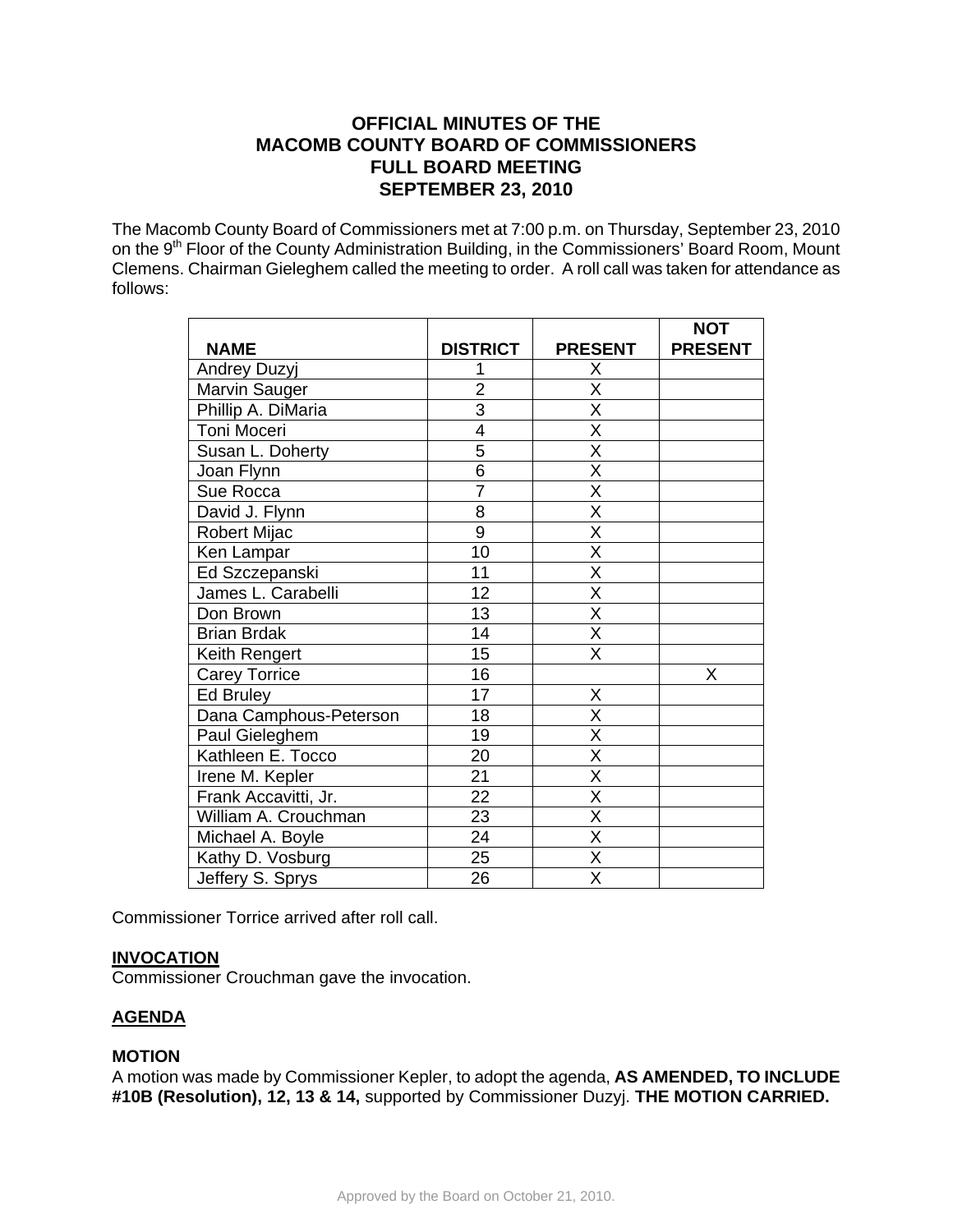## **MINUTES**

#### **MOTION**

A motion was made by Commissioner Szczepanski, to approve the minutes dated August 19, 2010, supported by Commissioner Vosburg. **THE MOTION CARRIED**.

#### **PRESENTATION OF RESOLUTION PROCLAIMING OCTOBER AS POLISH HERITAGE MONTH**

#### **PRESENTATION OF RESOLUTION TO SANDRA CASAMER**

#### **PUBLIC PARTICIPATION**

Gregory Murray, 36497 Union Lake Road, Clinton Township Juanita Parker, 16442 Clarkson Drive, Fraser

#### *COMMITTEE REPORTS*

#### **TECHNOLOGY & COMMUNICATIONS COMMITTEE – September 13, 2010**

The clerk read the recommendations from the Technology & Communications Committee and a motion was made by Chair Accavitti, supported by Vice-Chair Boyle, to adopt the committee recommendations:

Commissioner Boyle asked to separate Item #2. There were **NO** objections.

1. Approve the following miscellaneous department request:

48 Memory Upgrades, One Server, Five Backup Software Licenses, 230 Thin Client Devices and 100 Monitors at a Cost not to exceed \$169,266; Funding available in IT Capital Projects Computer Replacement Fund.

3. Approve the following miscellaneous department requests:

Purchase of Bar Code Equipment and Services for the Macomb Food Program at a total cost not to exceed \$16,326; funding available in the Commodity Distribution Grant Fund; and

Purchase of Integrated Food Bank Management Application Software for the Macomb County Community Services Agency's "The Emergency Food and Assistance Program" at a total cost not to exceed \$18,725; funding available from the Commodity Distribution Grant Fund.

## **THE MOTION CARRIED.**

#### **SEPARATED MOTION**

2. Approve the following miscellaneous department requests:

Four Motorola MW810 Mobile Data Computers for the Sheriff's Office at a cost not to exceed \$20,780; funding is provided from the Department of Justice Byrne Jag grant;

Purchase of equipment to connect the Road Commission to the Macomb County network at a cost not to exceed \$29,345; funding available in the E911 Capital Improvement Fund; and

Approve the Sheriff's Office and IT Department to secure bids and purchase a system for the Macomb County Sheriff's Office to monitor and record video streams from the Road Commission's Traffic Camera System at a cost not to exceed \$45,000; funding available in the E911 Capital Improvement Fund.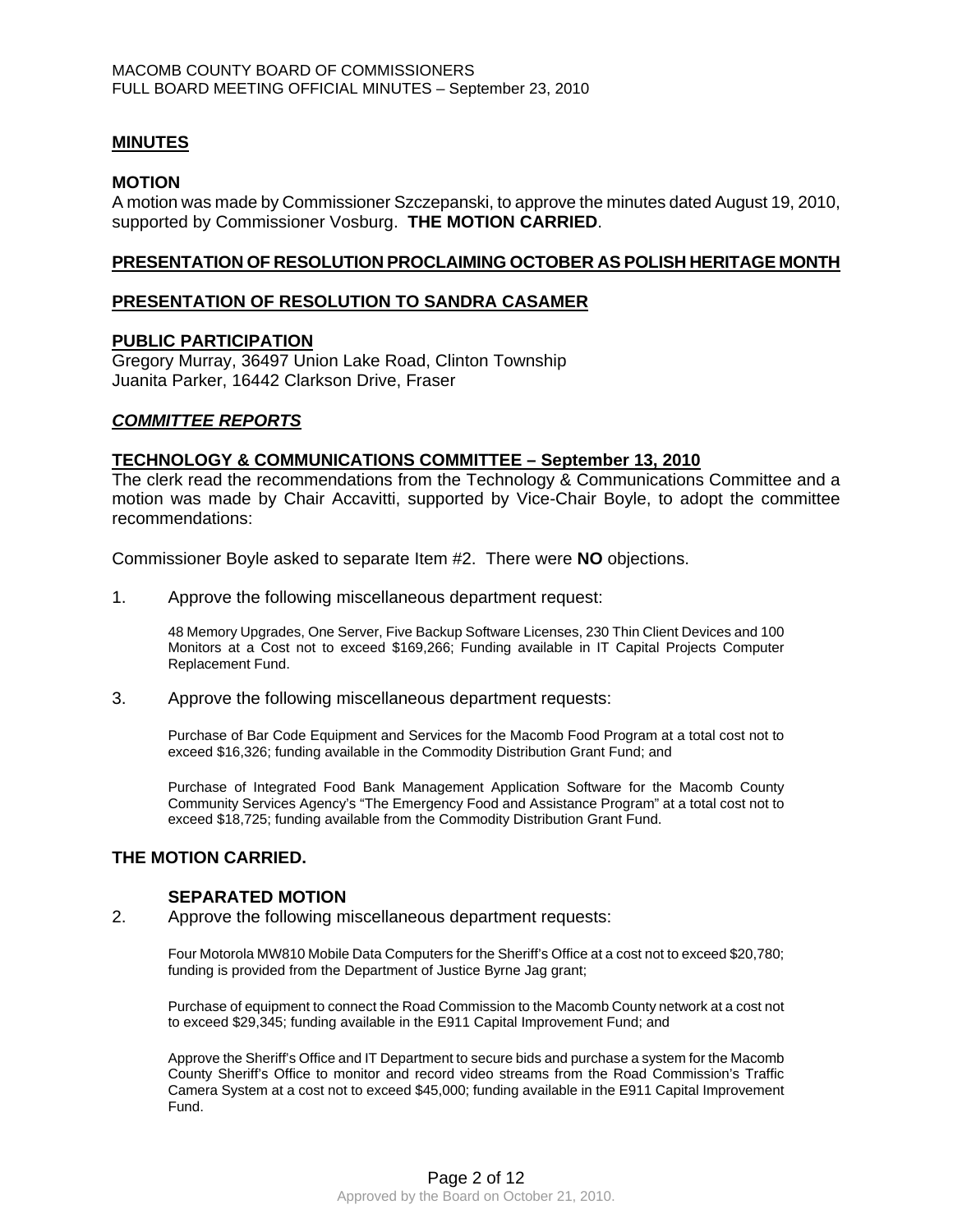#### **THE SEPARATED MOTION CARRIED.** (Record Bruley, Boyle and Crouchman **NO** votes)

#### **BUILDING, ROADS AND PUBLIC WORKS COMMITTEE – September 13, 2010**

The clerk read the recommendations from the Building, Roads and Public Works Committee and a motion was made by Chair Duzyj, supported by Vice-Chair Carabelli, to adopt the committee recommendations:

1. Authorize payment of the following invoice:

Jail Kitchen Renovation Braun Construction Group \$260,462.24

Further, funds are available in the Capital budget.

2. Authorize the Chairman of the Board to sign the South Action Center Lease Extension with Farida Investment Group.

#### **THE MOTION CARRIED.**

#### **PUBLIC SAFETY AND CORRECTIONS COMMITTEE – September 14, 2010**

The clerk read the recommendations from the Public Safety and Corrections Committee and a motion was made by Chair DiMaria, supported by Vice-Chair Boyle, to adopt the committee recommendations:

- 1. Approve the purchase of four complete digital video systems, one workstation upgrade, four radar units, four laser radar units, and three e-ticket radars/printers for the traffic division. Total cost for this request is \$77,371. Funding is available through the secondary road patrol traffic grant (416).
- 2. Adopt the 2010-2015 Macomb County Hazard Mitigation Plan.
- 3. Accept and enter into the 2007, 2008 and 2009 Homeland Security Grant Program Interlocal Funding Agreements with Oakland County.
- 4. Accept and enter into the 2009 Operation Stonegarden Grant Agreement with the Michigan State Police Emergency Management Homeland Security Division in the amount of \$150,000. There is no local match.
- 5. Authorize the Office of Emergency Management & Communications to proceed with the purchase of air purifying respirator equipment from Aramsco, Inc. in an amount not to exceed \$375,000. Funding is provided in the 2007 Homeland Security Grant Program and there is no cost to the county.

# **THE MOTION CARRIED.**

#### **ADMINISTRATIVE SERVICES COMMITTEE – September 15, 2010**

The clerk read the recommendation from the Administrative Services Committee and a motion was made by Chair Vosburg, supported by Vice-Chair Sauger, to adopt the committee recommendation:

1. Authorize the County Clerk to replace the broken shelving system in the first floor clerk's file room of the Circuit Court Building using the county's vendor, Mayline Group, at a cost not to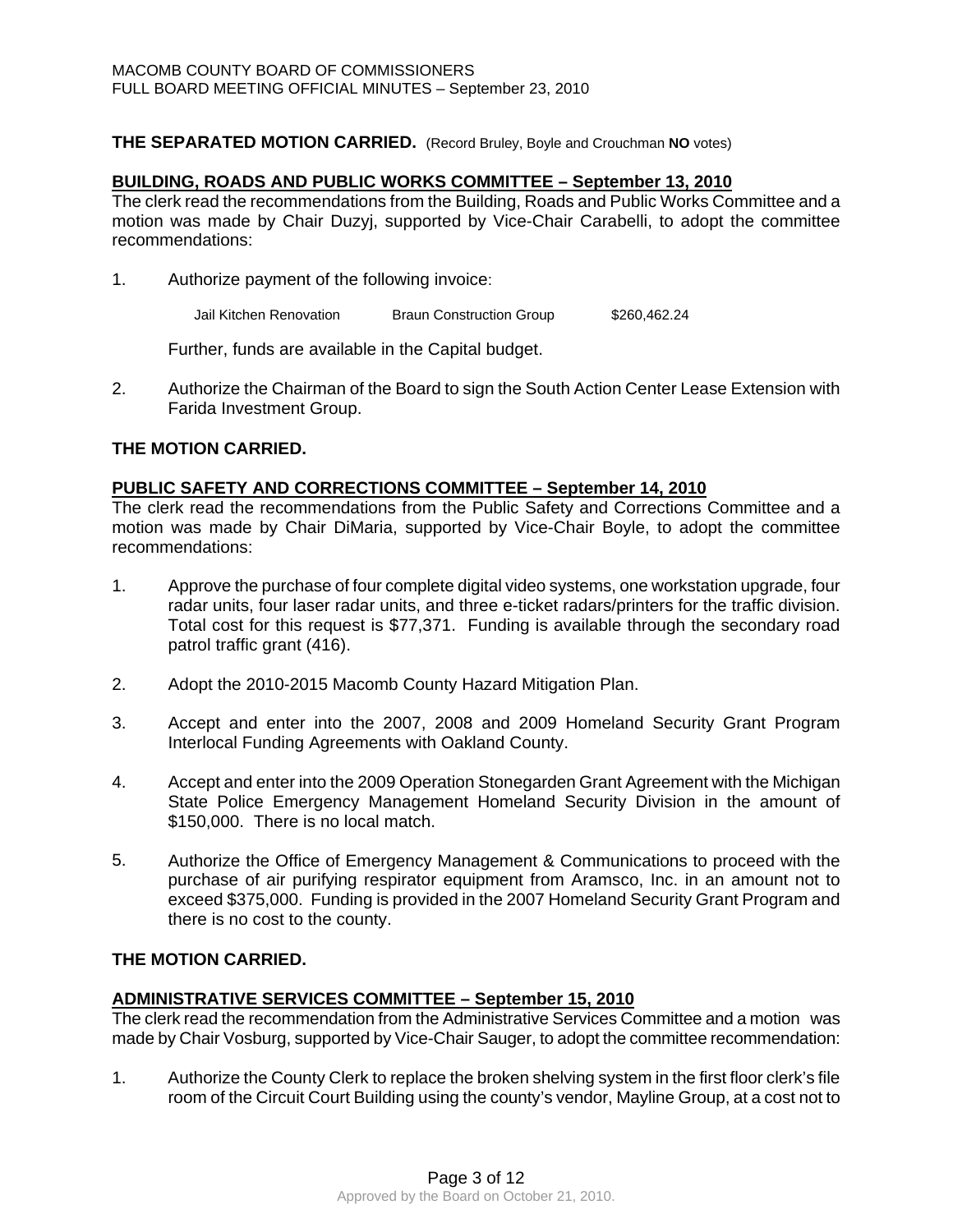exceed \$83,170.57, as recommended by the Purchasing Department; funding is available from:

| General Fund Capital Outlay                                  | \$10,000,00 |
|--------------------------------------------------------------|-------------|
| Capital Fund Furniture Replacement                           | \$40,000,00 |
| F&O General Fund Circuit Court Building Repair & Maintenance | \$28,000.00 |
| Clerks Special Proiects                                      | \$ 5.170.57 |

The Purchasing Department and Facilities and Operations Department shall have discretion to direct the timing of this purchase.

## **THE MOTION CARRIED.**

#### **PLANNING & ECONOMIC DEVELOPMENT COMMITTEE – September 15, 2010**

The clerk read the recommendations from the Planning & Economic Development Committee and a motion was made by Co-Chairs Carabelli and Bruley, supported by Vice-Chair D. Flynn, to adopt the committee recommendations:

- 1. Authorize the submittal of a \$600,000 E.P.A. Assessment Grant Application.
- 2. Authorize the submittal of a \$1 million Brownfield Revolving Loan Fund Grant.

# **THE MOTION CARRIED.**

## **EDUCATION AND TRAINING COMMITTEE – September 15, 2010**

The clerk read the recommendation from the Education and Training Committee and a motion was made by Chair D. Flynn, supported by Vice-Chair Moceri, to adopt the committee recommendation:

1. Approve the following requests submitted by MSU Extension:

Authorize MSU Extension to accept the contract with Michigan State Housing Development Authority (MSHDA) to participate in the MSHDA Homeownership Counseling Network in the amount of \$10,000; The Board of Commissioners support enables MSU Extension to enter into an agreement with MSHDA from October 1, 2010 through September 30, 2011;

Authorize MSU Extension to renew the contract with the City of Warren for \$11,500 to provide home repair, financial management and financial counseling classes to designated families from October 1, 2010 through September 30, 2011;

Authorize renewal of the exchange of services between MSU Extension and the WIC program whereby nutrition education is provided to WIC clients on a monthly basis for the current 2010-11 fiscal year for \$12,000 and

Authorize Macomb MSU Extension to receive \$15,000 from MSU Extension to continue support of the Home Horticulture Education Program in Macomb County from October 1, 2010 until funds are fully expended.

## **THE MOTION CARRIED.**

## **SENIOR SERVICES COMMITTEE – September 16, 2010**

The clerk read the recommendations from the Senior Services Committee and a motion was made by Chair Rocca, supported by Vice-Chair Moceri, to adopt the committee recommendations:

1. Accept contract acknowledgement for Senior Services Resource Advocacy Program for FY 10/1/2010 – 9/30/2011 for funding from AAA 1-B in the amount of \$72,566.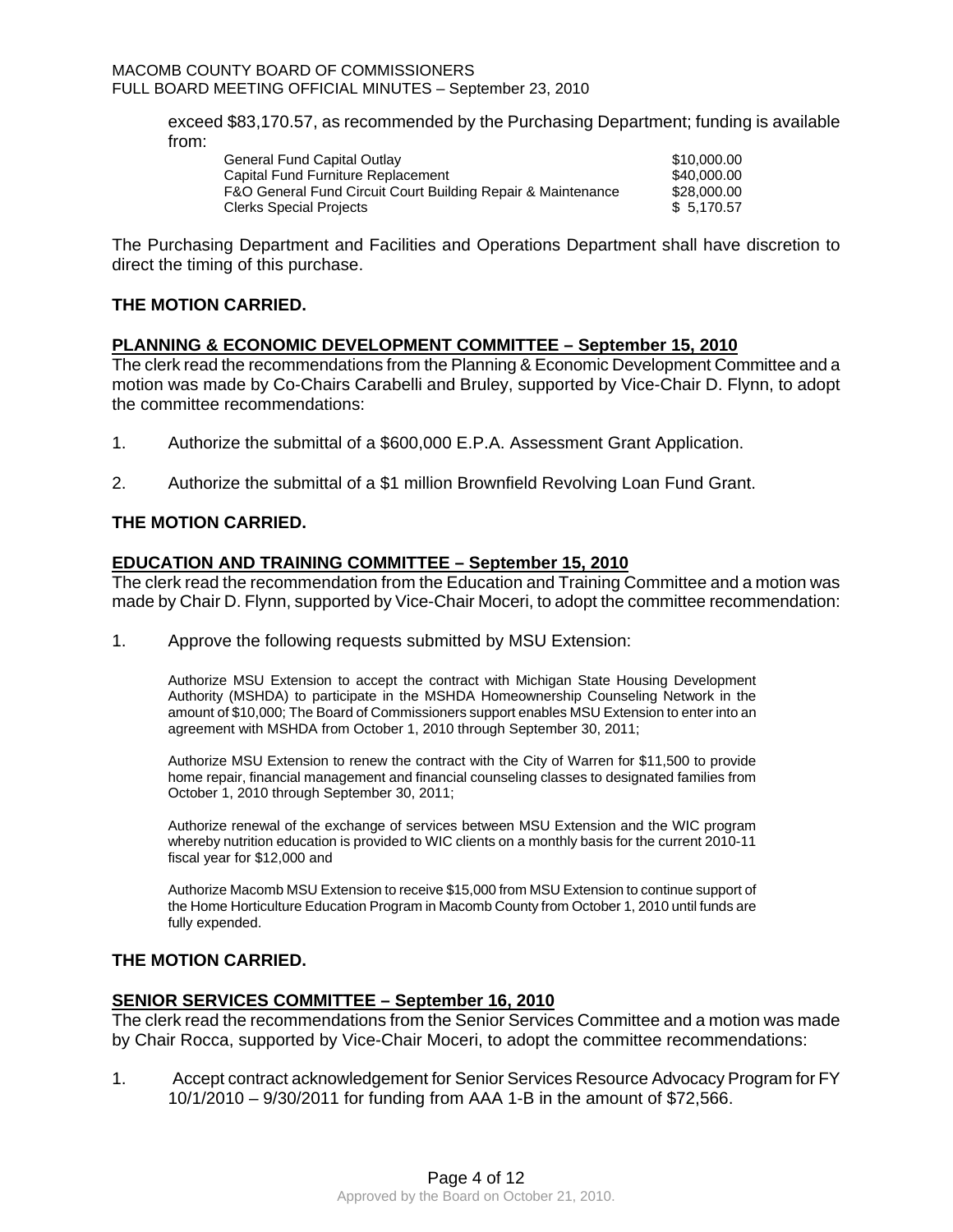- 2. Accept contract acknowledgement for Senior Services Legal Assistance Program for FY 10/1/2010 – 9/30/2011 for funding from AAA 1-B in the amount of \$38,280.
- 3. Accept Aging & Disability Resource Center memorandum of understanding between Southeast Michigan Aging and Disability Resource Center and Macomb County Senior Citizen Services.
- 4. Accept Emergency Food Assistance Program Commodity Distribution Agreement between MCCSA and local food pantries.
- 5. Accept contract for MIPPA Beneficiary Outreach and Assistance Services between Area Agency on Aging 1-B and Macomb County Department of Senior Citizen Services.
- 6**.** Accept memorandum of understanding between Community College District of the County of Macomb and Macomb County Adult Day Services – North Center for Eldercare Certificate Specialist.
- 7. Accept memorandum of understanding between Community College District of the County of Macomb and Macomb County Adult Day Services – South Center for Eldercare Certificate Specialist.
- *8.* Accept addendum to agreement of August 1, 1999 for continuance of agreement between Macomb County Adult Day Care – South Campus and Macomb Community College for the 2010-2011 academic year for an Occupational Therapy Assistant.
- 9. Accept addendum to agreement of August 1, 1999 for continuance of agreement between Macomb County Adult Day Care – South Campus and Macomb Community College for the 2010-2011 academic year for an Associate Degree Nursing.
- 10. Accept addendum to agreement of August 1, 1999 for continuance of agreement between Macomb County Adult Day Care – North Campus and Macomb Community College for the 2010-2011 academic year for an Associate Degree Nursing.
- 11. Accept addendum to agreement of August 1, 1999 for continuance of agreement between Macomb County Adult Day Care – North Campus and Macomb Community College for the 2010-2011 academic year for an Occupational Therapy Assistant.

# **THE MOTION CARRIED.**

# **HEALTH & ENVIRONMENTAL SERVICES COMMITTEE– September 16, 2010**

The clerk read the recommendations from the Health & Environmental Services Committee and a motion was made by Chair Camphous-Peterson, supported by Vice-Chair J. Flynn, to adopt the committee recommendations:

- 1. Authorize the Health Department's participation in the Belle River Watershed Advisory Group.
- 2. Authorize the Health Department to work with the Purchasing Department to prepare an RFP for certain lab services.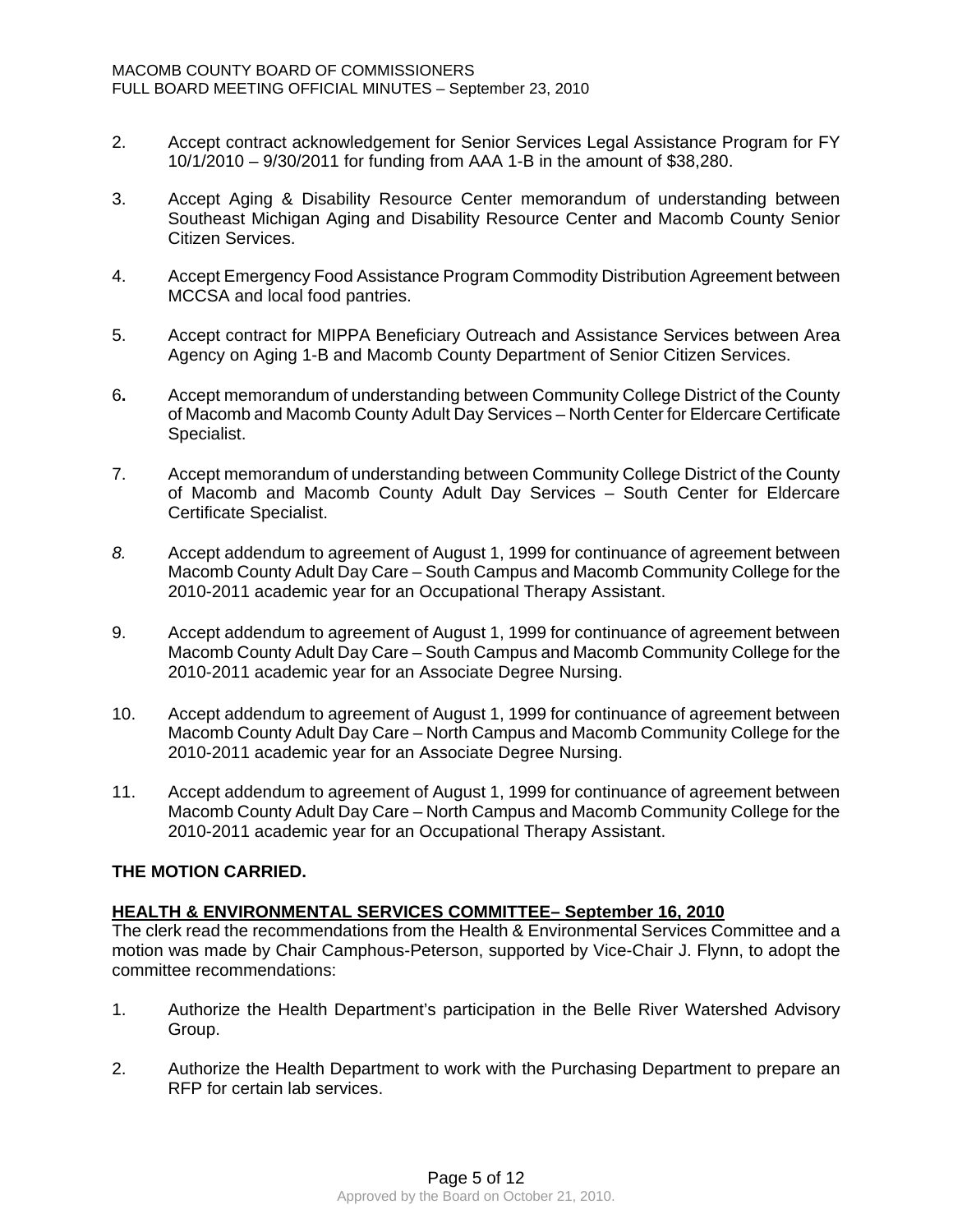## **THE MOTION CARRIED.**

## **PUBLIC SERVICES COMMITTEE – September 16, 2010**

The clerk read the recommendations from the Public Services Committee and a motion was made by Vice-Chair Tocco, supported by Commissioner Accavitti, to adopt the committee recommendations:

Chair Gieleghem asked to separate Item #1. There were **NO** objections.

2. Authorize the Community Services Agency to submit the Community Services Block Grant Plan for 2010-11.

# **THE MOTION CARRIED.**

# **SEPARATED MOTION**

1. Approve the following:

Authorize the Community Services Agency to receive low income home energy assistance program funds

Authorize the Community Services Agency to receive community development block grant funds from Clinton Township to operate the Chore Program.

#### **MOTION**

A motion was made by Commissioner Doherty, to address the item to where it has been moved to 12b, supported by Commissioner Torrice. **THE MOTION CARRIED.** 

## **BUDGET COMMITTEE – September 21, 2010**

The clerk read the recommendations from the Budget Committee and a motion was made by Chair Brdak, supported by Vice-Chair Sprys, to adopt the committee recommendations:

Commissioner Camphous-Peterson asked to separate item 3. There were NO objections.

- 1. Adopt the 2009 Comprehensive Annual Financial Report and 2009 Single Audit Report, as prepared by the audit firm Rehmann Robson.
- 2. Approve the Sheriff's Office 2011 budget plan for reductions in the amount of \$1,657,054, as outlined.
- 4. Approve the Planning and Economic Development Department's 2011 budget submittal and reduction plan. Amount of reduction is \$118,171, as outlined.
- 5. Authorize to continue agreement in the amount of \$25,000 with the Macomb County Child Advocacy Center ("Care House"). (Camphous-Peterson abstaining)

## **THE MOTION CARRIED.**

## **SEPARATED MOTION**

3. Authorize to enter into an interlocal agreement with Mount Clemens and Clinton Township in order to establish a Macomb County EB-5 Regional Center and to authorize \$40,000 from the county's contingency fund for this purpose. (**Votes from Budget Committee Meeting 9/21/2010**: Yes-Boyle, Brdak, Brown, Bruley, Carabelli, Crouchman, D. Flynn, Gieleghem, Kepler, Lampar, Mijac, Moceri,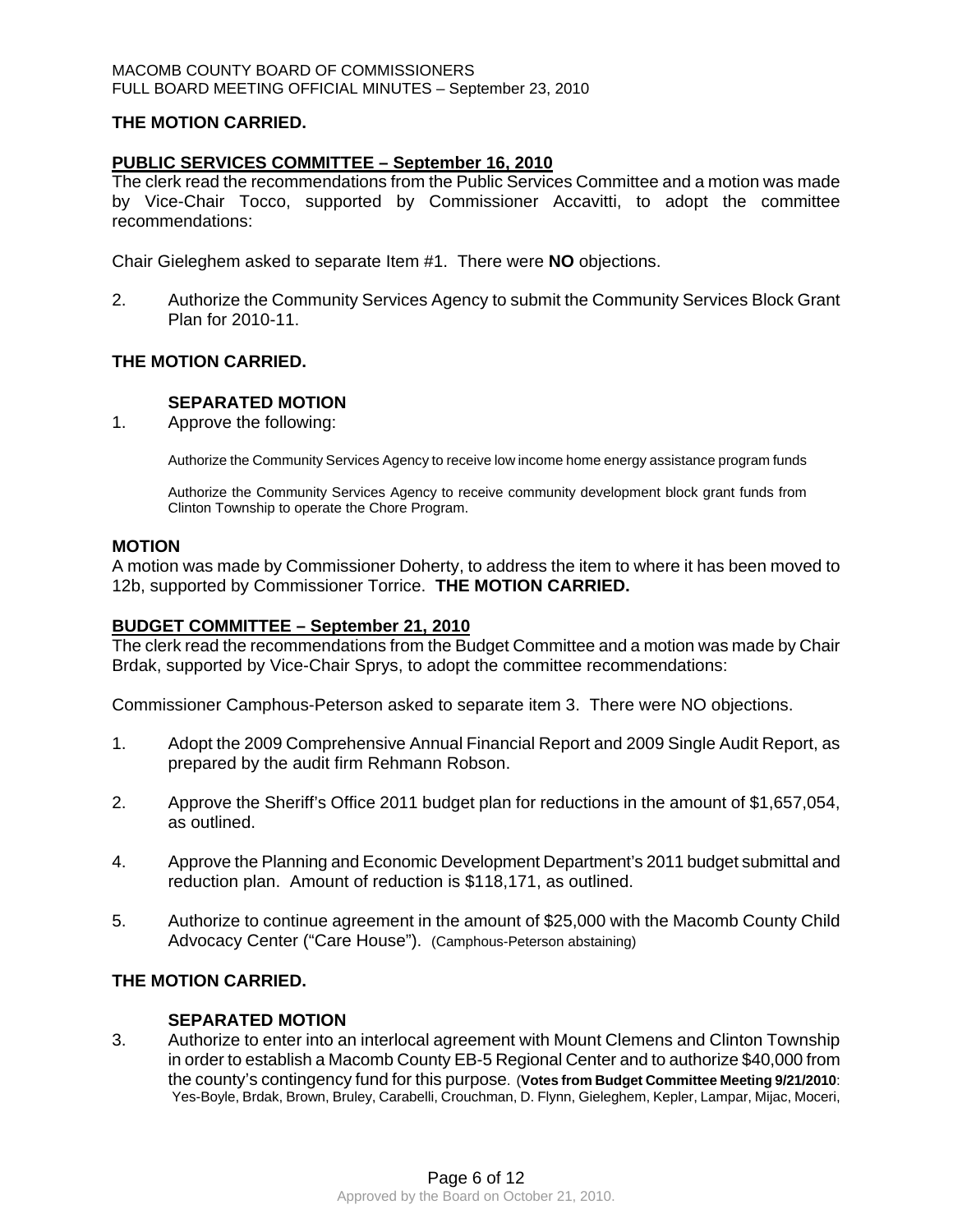Sauger, Sprys, Szczepanski and Tocco; No-Camphous-Peterson, Doherty, Duzyj, Rengert, Rocca, Torrice and Vosburg)

## **MOTION**

A motion was made by Commissioner D. Flynn, to make amendments to the Inter-Local Agreement, supported by Commissioner Moceri.

#### **MOTION**

A motion was made by Commissioner Doherty, to postpone the entire matter, plus the amendments, until 2011 under the purview of the County Executive, supported by Commissioner DiMaria.

A roll call vote was taken:

Voting Yes were: Accavitti, Camphous-Peterson, Crouchman, DiMaria, Doherty, Duzyj, Kepler, Lampar, Rengert, Rocca, Sauger, Szczepanski, Torrice and Vosburg. There were 14 "Yes" votes. Voting No were: Boyle, Brdak, Brown, Bruley, Carabelli, D. Flynn, J. Flynn, Mijac, MOceri, Sprys, Tocco and Gieleghem. There were 12 "No" votes.

## **THE MOTION CARRIED.**

## **FINANCE COMMITTEE – September 22, 2010**

The clerk read the recommendation from the Finance Committee and a motion was made by Chair Kepler, supported by Vice-Chair Bruley, to adopt the committee recommendation:

Commissioner Vosburg asked to separate Item #4. There were **NO** objections. Chair Gieleghem asked to separate Item #2. There were **NO** objections.

- 1. Approve the monthly bills and authorize payment; Further, to approve the payroll in the amount of \$9,584,670.13, with necessary modifications to the appropriations. (Record Sprys abstaining from bills for Jeffery Sprys and Torrice abstaining from bills for Torrice and Zalewski PLLC/feesdefense attorneys. Record Tocco abstaining from bills from Falk & Tocco, P.C.)
- 3. Award bid Item 04-10 Professional Energy Auditing Consultant Services to AKT Peerless Environmental & Energy Services; all funding for the audit(s) come from the Energy Efficiency & Conservation Block Grant (EECBG).
- 5. Approve agreement for title commitments with Chirco Title Agency, Inc. (Tax Reversion Project).
- 6. Concur with the recommendation of Human Resources, Risk Management and Finance Departments in the selection of Managed Care Administrators, Inc. (MCAI)/Ameriflex Corp as the county's flexible spending account administrator (FSA) for the contracted period of January 1, 2011 through December 31, 2013.
- 7. Concur in the recommendation of Corporation Counsel regarding the case of County of Macomb vs. A&R Macomb, LLC.

# **THE MOTION CARRIED**.

## **SEPARATED MOTION**

4. Adopt the annual mileage and meal reimbursement rates as adopted by the State of Michigan effective January 1<sup>st</sup>.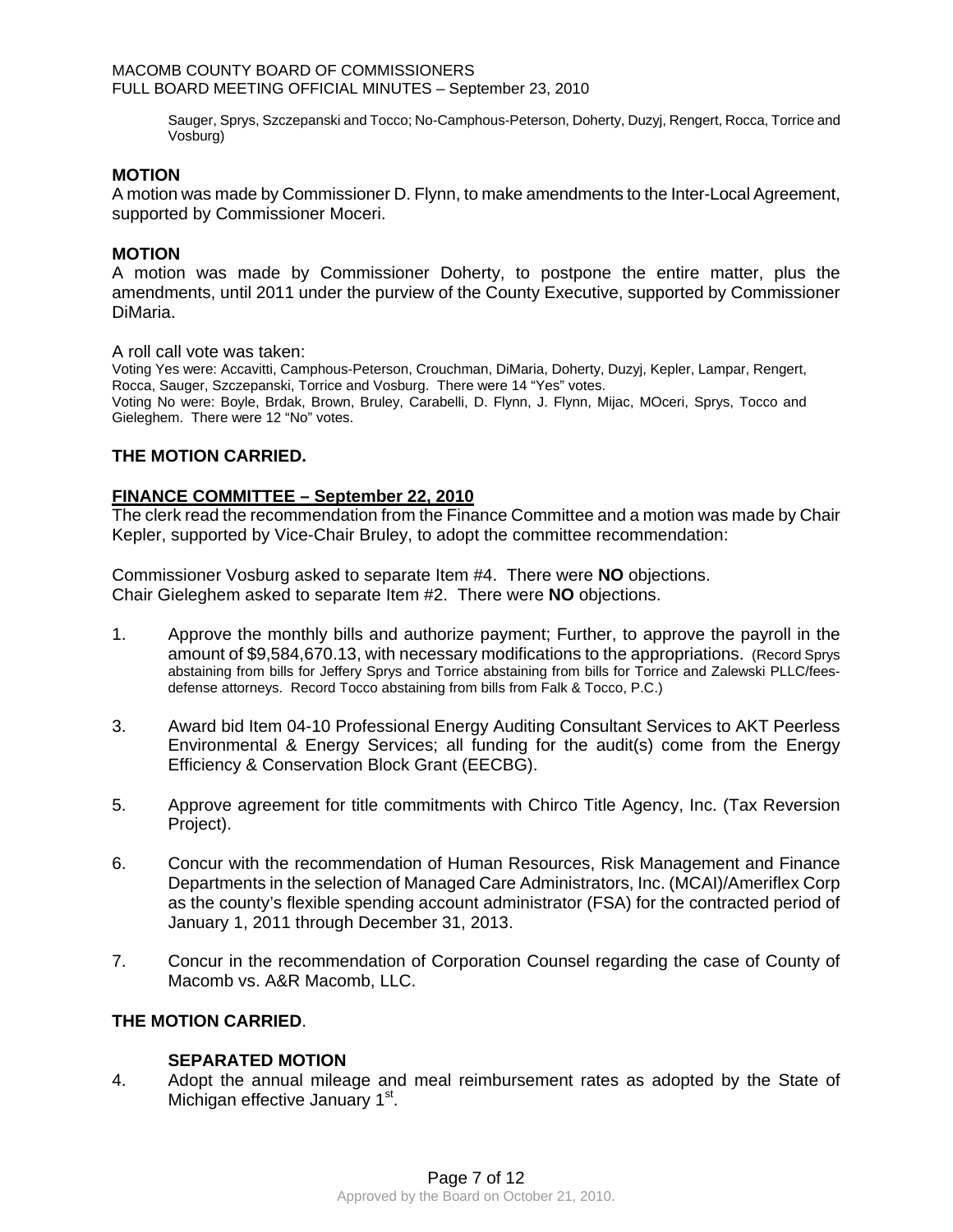## **MOTION TO AMEND**

Commissioner Vosburg made a motion to amend the mileage rate to add after "…each year" *and for the period of October 1, 2010 to December 31, 2010 to adopt the current federal IRS rate*, supported by Commissioner Doherty. **THE MOTION TO AMEND CARRIED.** 

## **THE SEPARATED MOTION, AS AMENDED, CARRIED.**

## **SEPARATED MOTION**

2. Approve the purchase of a patrol vehicle with police package and associated equipment for patrol in Macomb Township; this vehicle will be purchased from the fund provided in the Macomb Township contract; the actual purchase price for this vehicle has not been determined; the fleet manager will determine the final cost for this purchase.

## **MOTION TO REFER**

Commissioner Bruley made a motion to refer the item back to committee, supported by Commissioner Tocco. **THE MOTION TO REFER CARRIED.** (Record **NO** vote Sprys)

## **PERSONNEL COMMITTEE – September 22, 2010**

The clerk read the recommendations from the Personnel Committee and a motion was made by Chair Mijac, supported by Vice-Chair Tocco, to adopt the committee recommendations:

1. Approve reconfirmation of the following vacancies:

| Two Custodians I/II                     | <b>Facilities &amp; Operations</b> |
|-----------------------------------------|------------------------------------|
| One Public Health Nurse II              | Health                             |
| One Public Health Services Coordinator  | Health                             |
| One Assistant Multigraph Operator/Clerk | Purchasing                         |

- 2. Approve the recommended salary range of \$13.49 to \$16.90 and required benefits for a grant funded, part-time inventory/warehouse worker position at the Community Services Agency.
- 3. Approve renaming of the Planning and Economic Development Department to the Planning, Economic Development and Research Department and transferring of the function and personnel of the Macomb County Reference and Research Center to the Planning, Economic Development and Research Department.
- 4. Approve ratification of the balance of the three-year labor agreement with the United Auto Workers, Local 412-Unit 46 (Assistant Prosecuting Attorneys) from January 1, 2008 to December 31, 2010.
- 5. Approve ratification of the balance of the three-year labor agreement with the United Auto Workers, Local 412-Unit 75 (Supervisors) from January 1, 2008 to December 31, 2010. (Record **NO** vote for Doherty)
- 6. Approve ratification of a one-year labor agreement with the Macomb County Senior Services Employee Association from January 1, 2011 to December 31, 2011. (Record **NO** vote for Doherty)
- 7. Approve ratification of a one-year labor agreement with the Technical, Professional and Officeworkers Association of Michigan – Family Court/Juvenile Justice Center from January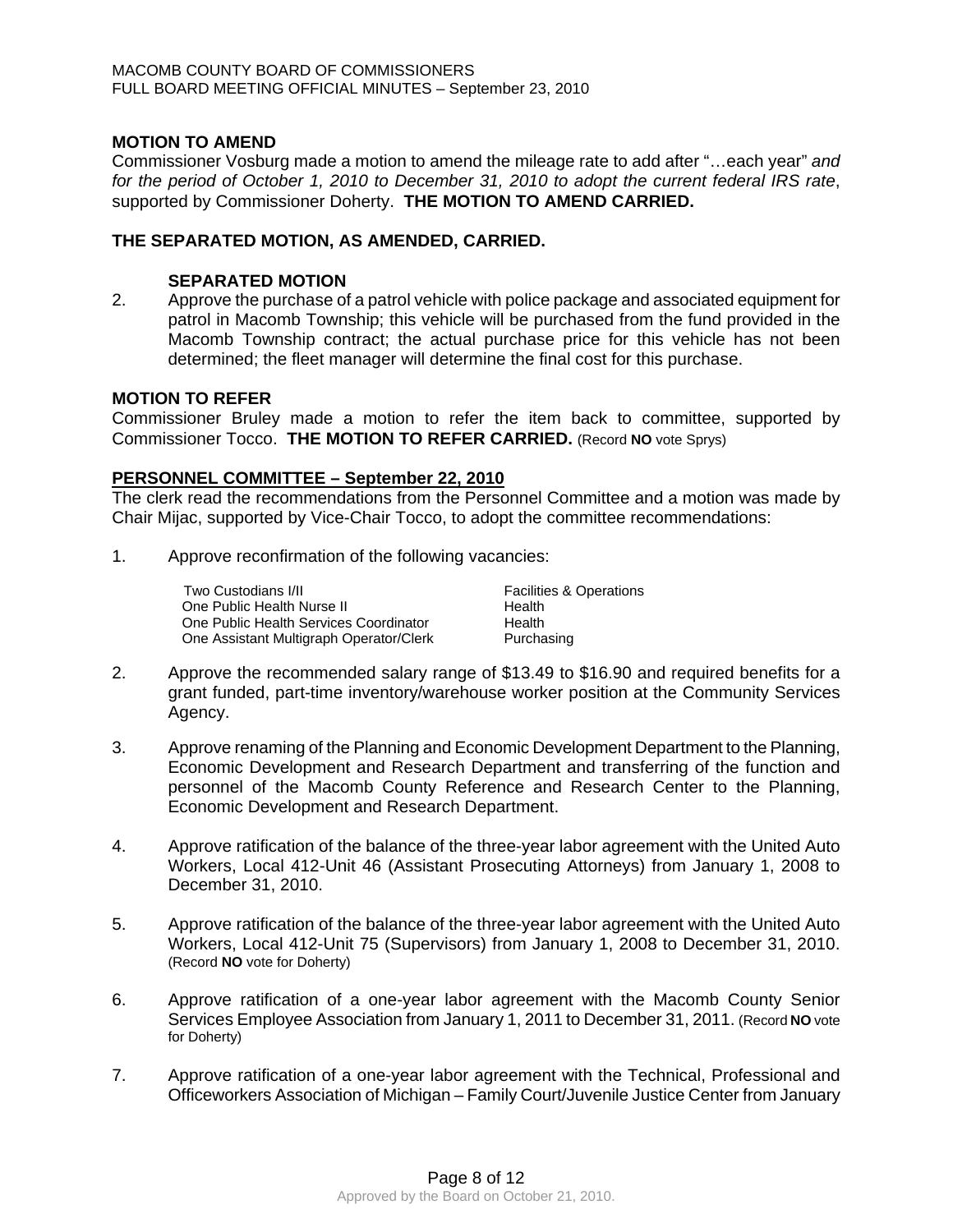1, 2011 to December 31, 2011.

8. Approve ratification of a one-year labor agreement with the United Auto Workers, Local 412- Units 39, 46, 49, 55, 75, 95 and 98 and Local 889 representing Animal Shelter, Community Services Agency, Probate Court/Corporation Counsel and Specialized Offices from January 1, 2011 to December 31, 2011. (Record **NO** vote for Doherty on all with the exception of Unit 46)

# **THE MOTION CARRIED.**

## **RESOLUTIONS/TRIBUTES**

## **MOTION**

A motion was made by Commissioner Kepler, to adopt the following Resolutions in their entirety, supported by Commissioner Torrice.

| Res. No. 10-66 | Commending Mexico on the Celebration of Their Bicentennial (offered by<br>Bruley; recommended by PED Committee on 09/15/10)                                                                                                    |
|----------------|--------------------------------------------------------------------------------------------------------------------------------------------------------------------------------------------------------------------------------|
| Res. No. 10-67 | Acknowledging the South East Regional Emergency Services Authority<br>Pursuant to the Emergency 911 Service Enabling Act (offered by Board Chair on<br>behalf of Board; waived by Public Safety & Corrections Committee Chair) |
| Res. No. 10-64 | Commending Lasertec on being placed on the 2010 Inc. 5000 List of<br>America's Fastest Growing Private Companies (offered by Camphous-<br>Peterson; recommended by Finance Committee on 09/22/10)                              |
| Res. No. 10-65 | Proclaiming October as Polish Heritage Month in Macomb County (offered<br>by Lampar; recommended by Finance Committee on 09/22/10)                                                                                             |

# **THE MOTION CARRIED.**

# **ITEM WAIVED BY COURTS AND LEGAL AFFAIRS COMMITTEE CHAIR**

## **MOTION**

A motion was made by Commissioner Kepler, to approve the item waived by the Chair of the Courts and Legal Affairs Committee, supported by Commissioner Duzyj.

1. Accept Department of Human Services grant funding in the amount of \$125,000 to continue programming to address racial disparities in the juvenile justice system. No County cash match is required.

## **THE MOTION CARRIED.**

## **ITEM WAIVED BY PUBLIC SERVICES COMMITTEE CHAIR**

## **MOTION**

A motion was made by Commissioner Torrice, to approve the item waived by the Chair of the Public Services Committee, supported by Commissioner Szczepanski.

1. Authorize Community Services Agency to receive \$44,100 to provide home energy crisis assistance.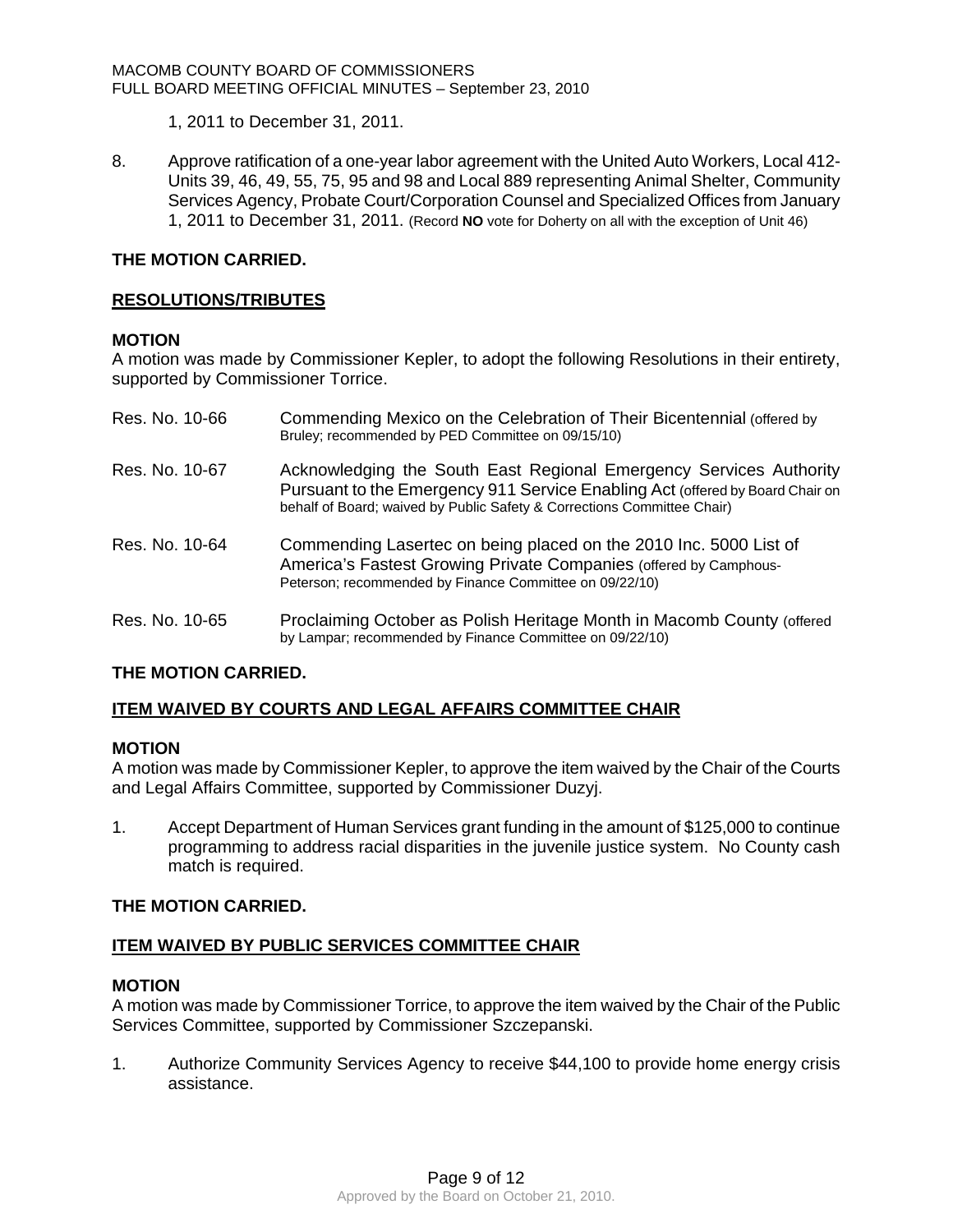2. Authorize Community Services Agency to Receive Low Income Home Energy Assistance Program Funds.

# **THE MOTION CARRIED.**

# **ITEM WAIVED BY PERSONNEL COMMITTEE CHAIR**

## **MOTION**

A motion was made by Commissioner Sprys, to approve the item waived by the Chair of the Personnel Committee, supported by Commissioner Brdak.

Commissioner Doherty asked to separate Item #2. There were **NO** objections.

1. Recommend ratification of a one (1) year Labor Agreement with the Teamsters Local 214- Court Reporters from January 1, 2011 to December 31, 2011.

#### **THE MOTION CARRIED.** (Record Doherty **NO** vote)

#### **SEPARATED MOTION**

2. Recommend ratification of a one (1) year Labor Agreement with the Teamsters Local 214- Circuit Court/Friend of the Court from January 1, 2011 to December 31, 2011.

## **THE SEPARATED MOTION CARRIED.**

#### **REQUEST TO PURCHASE PREVIOUS SERVICE TIME**

#### **MOTION**

A motion was made by Commissioner Mijac, to approve requests to purchase previous service time by Penny Burg and Catherine Federspiel, supported by Commissioner J. Flynn.

## **THE MOTION CARRIED.**

## **APPOINTMENTS**

Chair Appointment with Concurrence of Board:

# a) **Brownfield Redevelopment Authority**

4 vacancies – 3 year terms starting 10/01/10 to September 30, 2013

- Dana Camphous-Peterson
- Michael R. DeVault
- Cynthia Manciero
- Glenn Wynn

## **MOTION**

A motion was made by Commissioner J. Flynn, to approve the appointments as recommended by the Board Chair, supported by Commissioner Accavitti. **THE MOTION CARRIED.** 

**Dana Camphous-Peterson, Michael R. DeVault, Cynthia Manciero and Glenn Wynn were appointed to the Brownfield Redevelopment Authority.**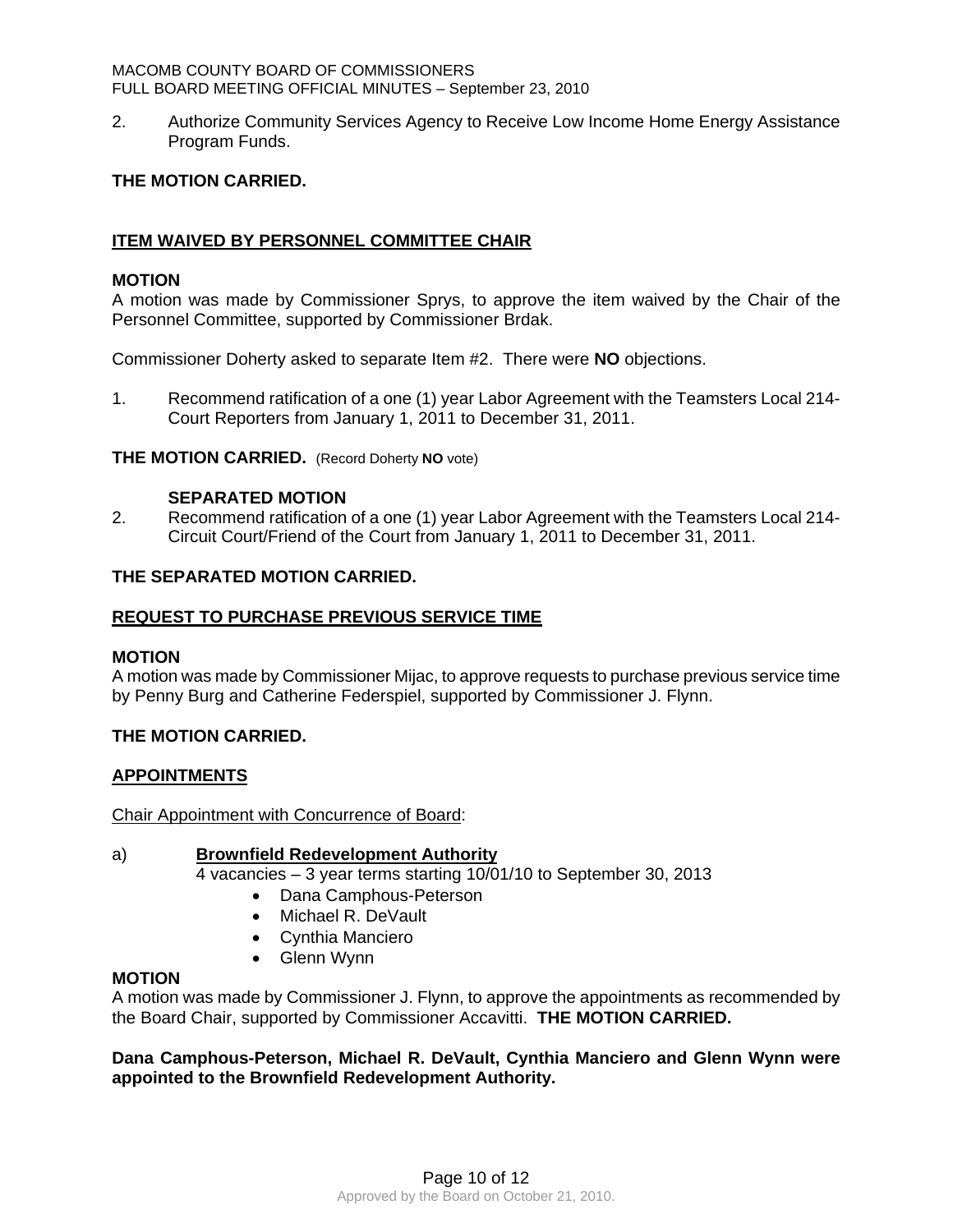## **NEW BUSINESS**

**None** 

## **PUBLIC PARTICIPATION**

Chris Utykanski, 13642 Whispering Lanes, Sterling Heights

# **ROLL CALL**

|                        |                 |                         | <b>NOT</b>     |
|------------------------|-----------------|-------------------------|----------------|
| <b>NAME</b>            | <b>DISTRICT</b> | <b>PRESENT</b>          | <b>PRESENT</b> |
| Andrey Duzyj           | 1               | X                       |                |
| Marvin Sauger          | $\overline{2}$  | X                       |                |
| Phillip A. DiMaria     | $\overline{3}$  | X                       |                |
| Toni Moceri            | 4               | $\overline{\mathsf{x}}$ |                |
| Susan L. Doherty       | 5               | $\overline{\mathsf{x}}$ |                |
| Joan Flynn             | 6               | $\overline{\mathsf{x}}$ |                |
| Sue Rocca              | $\overline{7}$  | $\overline{\mathsf{x}}$ |                |
| David J. Flynn         | 8               | $\overline{\mathsf{x}}$ |                |
| Robert Mijac           | 9               | $\overline{\mathsf{X}}$ |                |
| Ken Lampar             | 10              | $\overline{\mathsf{x}}$ |                |
| Ed Szczepanski         | 11              | $\overline{\mathsf{x}}$ |                |
| James L. Carabelli     | 12              | $\overline{\mathsf{x}}$ |                |
| Don Brown              | 13              | $\overline{\mathsf{x}}$ |                |
| <b>Brian Brdak</b>     | 14              | X                       |                |
| Keith Rengert          | 15              | $\overline{\mathsf{x}}$ |                |
| <b>Carey Torrice</b>   | 16              | X                       |                |
| <b>Ed Bruley</b>       | 17              | $\overline{\mathsf{x}}$ |                |
| Dana Camphous-Peterson | 18              | X                       |                |
| Paul Gieleghem         | 19              | $\overline{\mathsf{x}}$ |                |
| Kathleen E. Tocco      | 20              | $\overline{\mathsf{x}}$ |                |
| Irene M. Kepler        | $\overline{21}$ | $\overline{\mathsf{x}}$ |                |
| Frank Accavitti, Jr.   | 22              | X                       |                |
| William A. Crouchman   | 23              | X                       |                |
| Michael A. Boyle       | 24              | X                       |                |
| Kathy D. Vosburg       | 25              | $\overline{\mathsf{x}}$ |                |
| Jeffery S. Sprys       | 26              | X                       |                |

## **ADJOURNMENT**

## **MOTION**

 $\overline{a}$ 

A motion was made by Commissioner Duzyj, to adjourn, supported by Commissioner Szczepanski. **THE MOTION CARRIED.** 

Chair Gieleghem adjourned the meeting at 9:10 p.m., until the call of the Chair.